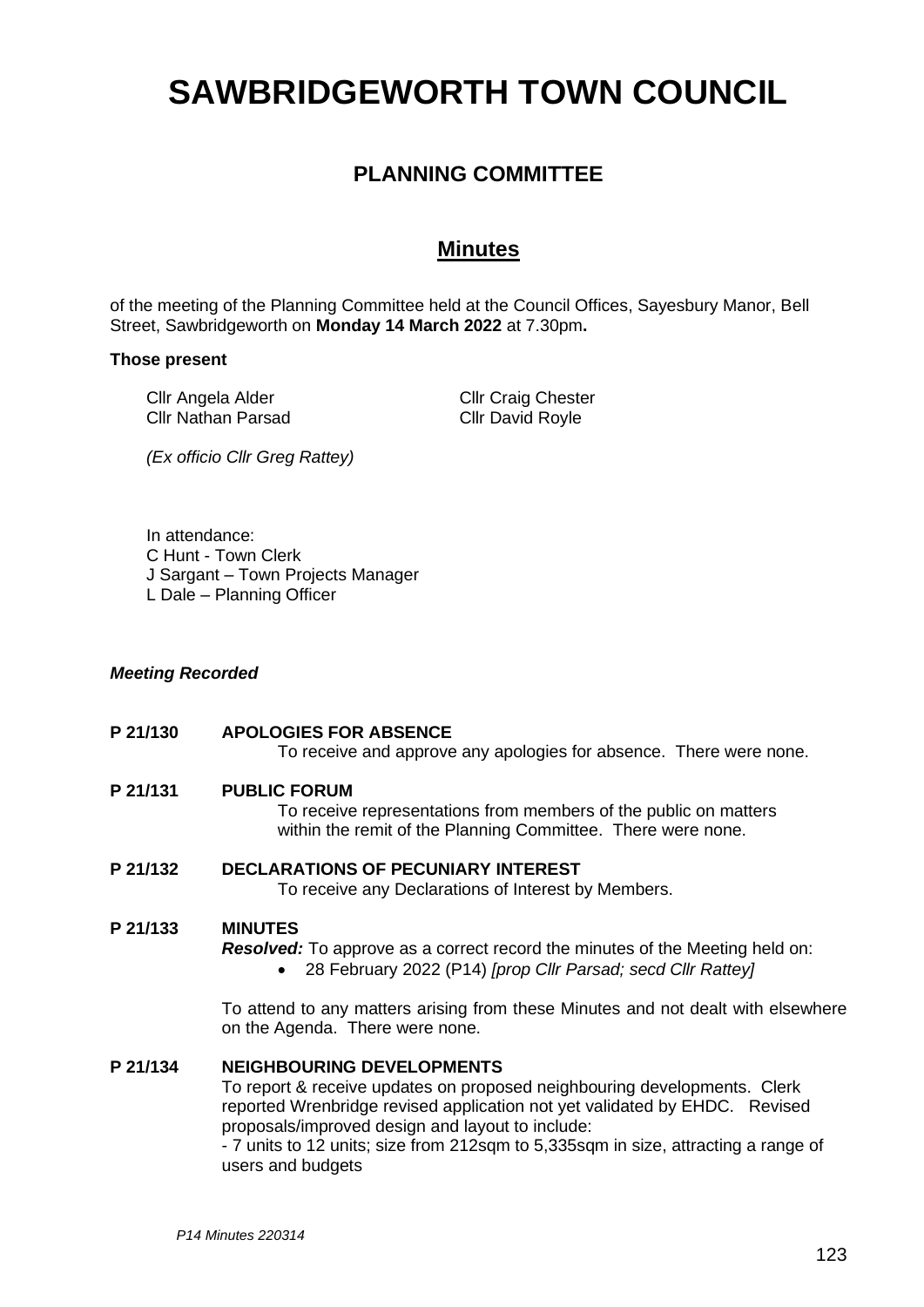- The overall site area and unit size and mix have been reduced, reducing the number of larger vehicles

- 251-466 new skilled jobs for local people
- Change in design to parapet roof and framed office
- Arrangement changed to present more open and activated street frontages

#### **P 21/135 PLANNING APPLICATIONS RECEIVED FROM EHDC**

To consider Planning Applications received from EHDC since the last meeting of the Planning Committee.

#### **3/22/0339/HH 5 Falconers Park, CM21 0AU**

[Demolition of garage; erection of two storey side extension with glass balcony to first floor](https://publicaccess.eastherts.gov.uk/online-applications/applicationDetails.do?activeTab=documents&keyVal=R7C6DCGLJHD00)  rear elevation; and [erection of front entrance porch](https://publicaccess.eastherts.gov.uk/online-applications/applicationDetails.do?activeTab=documents&keyVal=R7C6DCGLJHD00)

**\_\_\_\_\_\_\_\_\_\_\_\_\_\_\_\_\_\_\_\_\_\_\_\_\_\_\_\_\_\_\_\_\_\_\_\_\_\_\_\_\_\_\_\_\_\_\_\_\_\_\_\_\_\_\_\_\_\_\_\_\_\_\_\_\_**

*STC Comment:* No objection *[prop Cllr Chester; secd Cllr Parsad]* **\_\_\_\_\_\_\_\_\_\_\_\_\_\_\_\_\_\_\_\_\_\_\_\_\_\_\_\_\_\_\_\_\_\_\_\_\_\_\_\_\_\_\_\_\_\_\_\_\_\_\_\_\_\_\_\_\_\_\_\_\_\_\_\_\_\_\_\_\_\_\_**

#### **3/22/0358/LBC Wisemans Cottage, 56 High Wych Road, CM21 0HF**  New [roof to outbuilding, insertion of internal mezzanine floor, roof light to side, new](https://publicaccess.eastherts.gov.uk/online-applications/applicationDetails.do?activeTab=documents&keyVal=R7C6DCGLJHD00)  [ground floor window and door openings and infill of existing openings](https://publicaccess.eastherts.gov.uk/online-applications/applicationDetails.do?activeTab=documents&keyVal=R7C6DCGLJHD00) *STC Comment:* No comment

**\_\_\_\_\_\_\_\_\_\_\_\_\_\_\_\_\_\_\_\_\_\_\_\_\_\_\_\_\_\_\_\_\_\_\_\_\_\_\_\_\_\_\_\_\_\_\_\_\_\_\_\_\_\_\_\_\_\_\_\_\_\_\_\_\_\_\_\_\_\_\_**

**\_\_\_\_\_\_\_\_\_\_\_\_\_\_\_\_\_\_\_\_\_\_\_\_\_\_\_\_\_\_\_\_\_\_\_\_\_\_\_\_\_\_\_\_\_\_\_\_\_\_\_\_\_\_\_\_\_\_\_\_\_\_\_\_\_\_\_\_\_\_\_**

#### **3/22/0403/HH 28 Reedings Way, CM21 9DX**

[Erection of two-storey front extension and single storey side and rear extension](https://publicaccess.eastherts.gov.uk/online-applications/applicationDetails.do?activeTab=documents&keyVal=R7QZLJGLJMN00) *STC Comment:* No objection *[prop Cllr Royle; secd Cllr Parsad]*

#### **3/22/0424/FUL Foxes, 125 High Wych Road, CM21 0HH**

[Conversion of detached garage to form a new dwelling, with hip to gable roof extensions,](https://publicaccess.eastherts.gov.uk/online-applications/applicationDetails.do?activeTab=documents&keyVal=R7T9V1GLJNU00)  [3 first floor dormers on West elevation and new ground floor window and door openings](https://publicaccess.eastherts.gov.uk/online-applications/applicationDetails.do?activeTab=documents&keyVal=R7T9V1GLJNU00) *STC Comment:* No material objection. Would urge Applicant to approach neighbours regarding objections raised *[prop Cllr Parsad; secd Cllr Rattey]*

**\_\_\_\_\_\_\_\_\_\_\_\_\_\_\_\_\_\_\_\_\_\_\_\_\_\_\_\_\_\_\_\_\_\_\_\_\_\_\_\_\_\_\_\_\_\_\_\_\_\_\_\_\_\_\_\_\_\_\_\_\_\_\_\_\_\_\_\_\_\_\_**

**\_\_\_\_\_\_\_\_\_\_\_\_\_\_\_\_\_\_\_\_\_\_\_\_\_\_\_\_\_\_\_\_\_\_\_\_\_\_\_\_\_\_\_\_\_\_\_\_\_\_\_\_\_\_\_\_\_\_\_\_\_\_\_\_\_\_\_\_\_\_\_**

**3/22/0474/HH 46 Sayesbury Road, CM21 0EB**

[Erection of single storey side and rear extension](https://publicaccess.eastherts.gov.uk/online-applications/applicationDetails.do?activeTab=documents&keyVal=R86474GLJRK00)

*STC Comment:* No objection *[prop Cllr Royle; secd Cllr Chester]*

#### **P 21/136 LATE PLANNING APPLICATIONS**

To deal with Planning Applications received from EHDC following the Publication of this Agenda and received before 11 March 2022. There were none.

**P 21/137 PLANNING DECISIONS MADE BY EHDC**

To receive Planning Decisions from EHDC.

#### **3/21/3024/HH 24 Pishiobury Drive, CM21 0AE**

Single storey rear extension. New rear patio, external steps and privacy screen. New front porch with relocated front door. Alterations to ground floor fenestration. Change the exterior walls and roof of the rear conservatory. *STC Comment:* No objection

**\_\_\_\_\_\_\_\_\_\_\_\_\_\_\_\_\_\_\_\_\_\_\_\_\_\_\_\_\_\_\_\_\_\_\_\_\_\_\_\_\_\_\_\_\_\_\_\_\_\_\_\_\_\_\_\_\_\_\_\_\_\_\_\_\_\_\_\_\_\_\_**

*EHDC Decision:* Granted **\_\_\_\_\_\_\_\_\_\_\_\_\_\_\_\_\_\_\_\_\_\_\_\_\_\_\_\_\_\_\_\_\_\_\_\_\_\_\_\_\_\_\_\_\_\_\_\_\_\_\_\_\_\_\_\_\_\_\_\_\_\_\_\_\_\_\_\_\_\_\_**